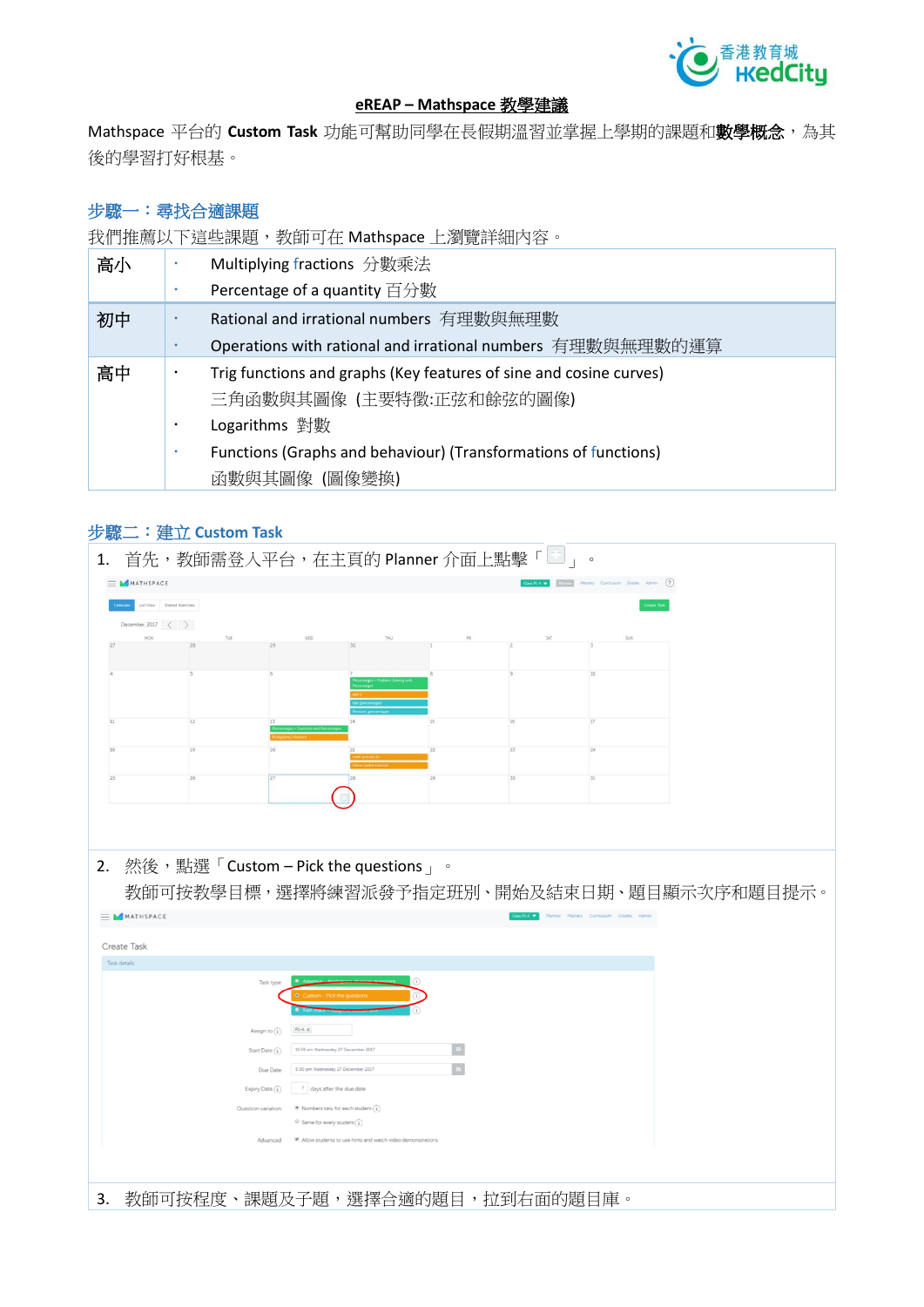

# **小貼士**

- **Custom Task 的理想長度為 15 分鐘左右,旨在了解學生是否已掌握該課題的基本概念。**
- **先行解說題目內的字眼/符號,尤其是與沿用課本不同的字眼/符號。**
- **於課堂上開啟成績報告,讓全班學生檢視自己的強弱項。針對較多學生答錯的題目,教授正 確的運算方法。**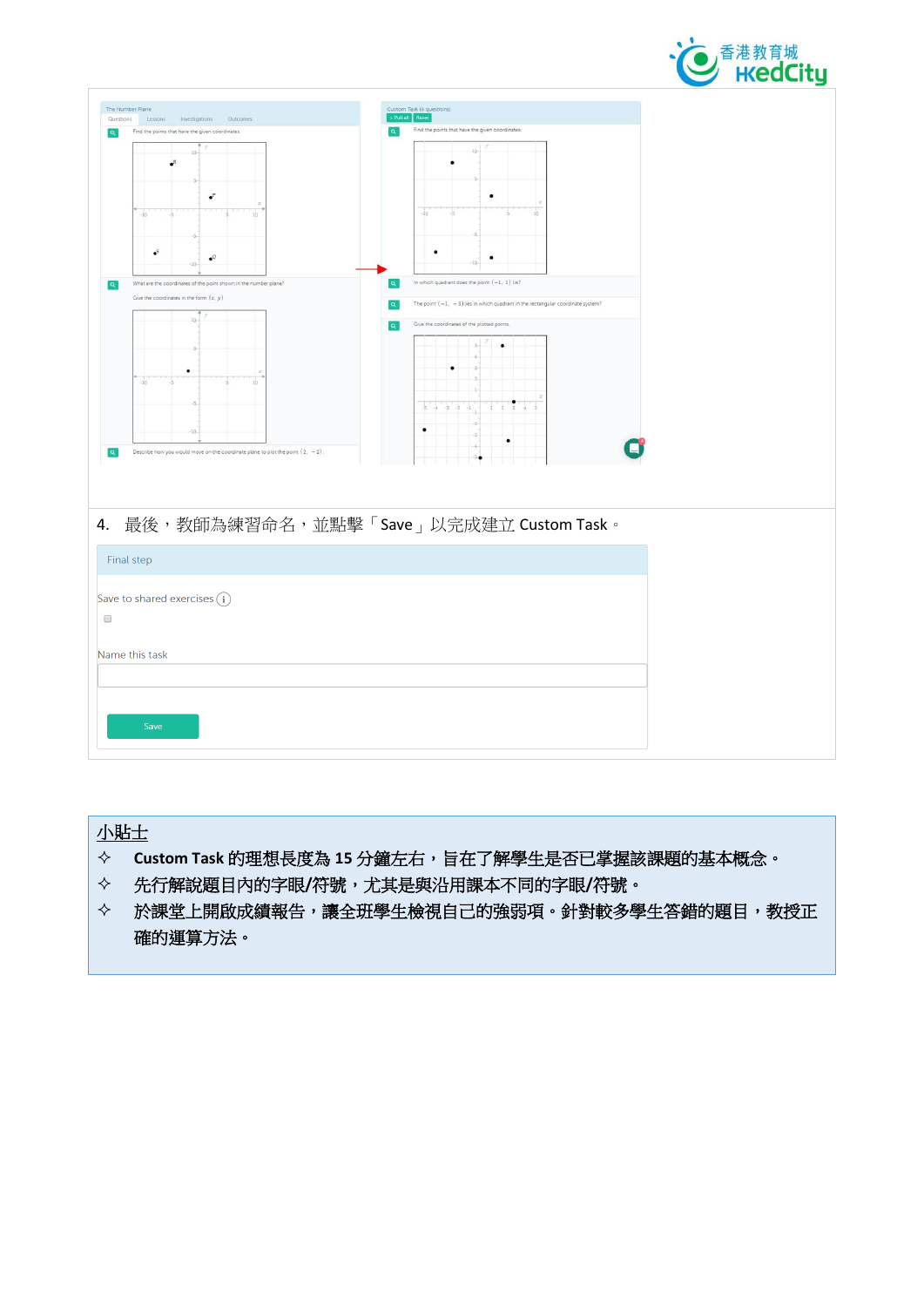

#### **eREAP – Mathspace Teaching Ideas**

Make good use of **Custom Tasks** on Mathspace to help students to clear basic **Mathematics concepts** and get ready for challenges ahead.

#### **Step 1: Look for a suitable topic**

Here are some recommended topics on Mathspace, please browse for details on Mathspace.

| <b>Senior Primary</b>   | <b>Multiplying fractions</b>                                       |
|-------------------------|--------------------------------------------------------------------|
|                         | Percentage of a quantity                                           |
| <b>Junior Secondary</b> | Rational and irrational numbers                                    |
|                         | Operations with rational and irrational numbers                    |
| <b>Senior Secondary</b> | Trig functions and graphs (Key features of sine and cosine curves) |
|                         | Logarithms                                                         |
|                         | Functions (Graphs and behaviour) (Transformations of functions)    |

### **Step 2: Create a Custom Task**



| <b>Create Task</b> |                                                                             |
|--------------------|-----------------------------------------------------------------------------|
| Task details       |                                                                             |
| Task type          | $\circ$<br>Adaptive Marketter throws eugening                               |
|                    | O Custom - Pick the questions                                               |
|                    | <b>C</b> Fast-track-company                                                 |
| Assign to $(i)$    | $\ensuremath{\mathsf{P1}\text{-}A}\xspace$ $\ensuremath{\mathsf{x}}\xspace$ |
| Start Date $(i)$   | 11:59 am Wednesday 27 December 2017                                         |
| Due Date           | 5:00 pm Wednesday 27 December 2017                                          |
| Expiry Date (i)    | 7 days after the due date                                                   |
| Question variation | $\circledast$ Numbers vary for each student $\binom{1}{1}$                  |
|                    | $\Theta$ Same for every student $\binom{?}{i}$                              |
| Advanced           | ■ Allow students to use hints and watch video demonstrations                |
|                    |                                                                             |
|                    |                                                                             |